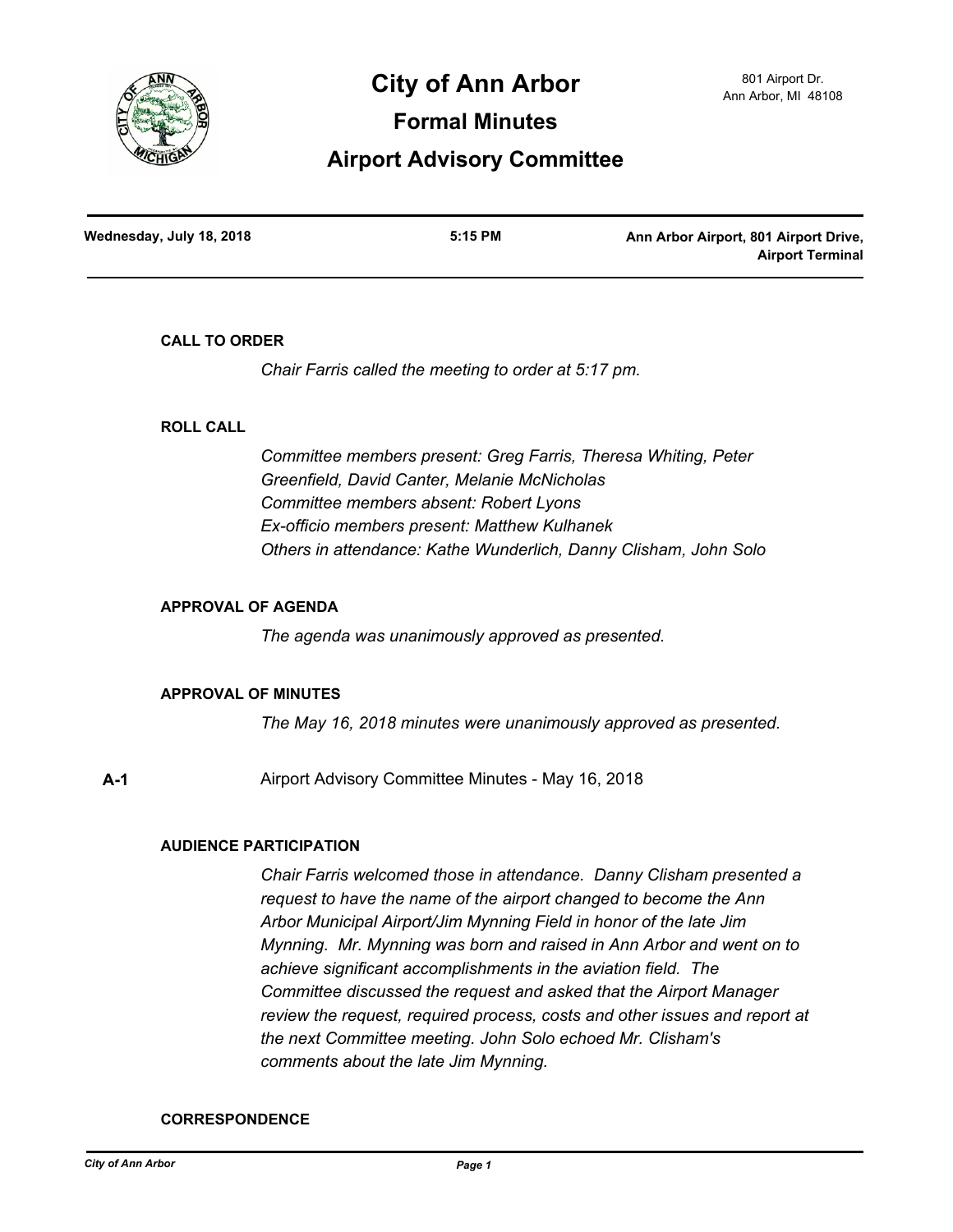#### *The Committee reviewed three items of correspondence as presented.*

| $B-1$ | Tower Operations/Fuel Usage through May, 2018 |
|-------|-----------------------------------------------|
| $B-2$ | Airport Hangar Occupancy through June, 2018   |
| $B-3$ | <b>Airport Appreciation Picnic</b>            |

#### **AIRPORT MANAGER REPORT**

#### **C-1 Project Update - Environmental Assessment**

*The Airport Manager reported that the sponsor contract (grant funding) needed to move forward on hiring the consultant for the Environmental Assessment completion will be considered by the Michigan Aeronautics Commission on July 25th. Upon approval and receipt of the sponsor contract, both the sponsor contract and the consultant contract will be presented to City Council for consideration, likely in September.*

#### **C-2 Other Items**

*The Airport Manager also reported on the recent completion of our annual crack sealing work (24,000 linear feet), installation of new energy efficient windows in the terminal building and the resurfacing of Airport Boulevard. Quotes for recoating the roof of the Bravo row hangar are due July 23rd. The EAA pancake breakfast had another succesful year with approximately 900 persons attending. An update was provided on the status of leases for the private hangar owners. The eviction process is underway for some tenants who are significantly deliquent on their lease payments. A question was raised about the number of apparently abandoned vehicles in the NW T's. The Manager reported that this is on his list to address but it is a more complicated issue than just having the vehicles towed.*

#### **REPORTS OF TOWNSHIPS AND COMMITTEES**

### **D-1 Pittsfield and Lodi Townships Reports - M. Harshberger & J. Godek**

*There was nothing to report under this agenda item.*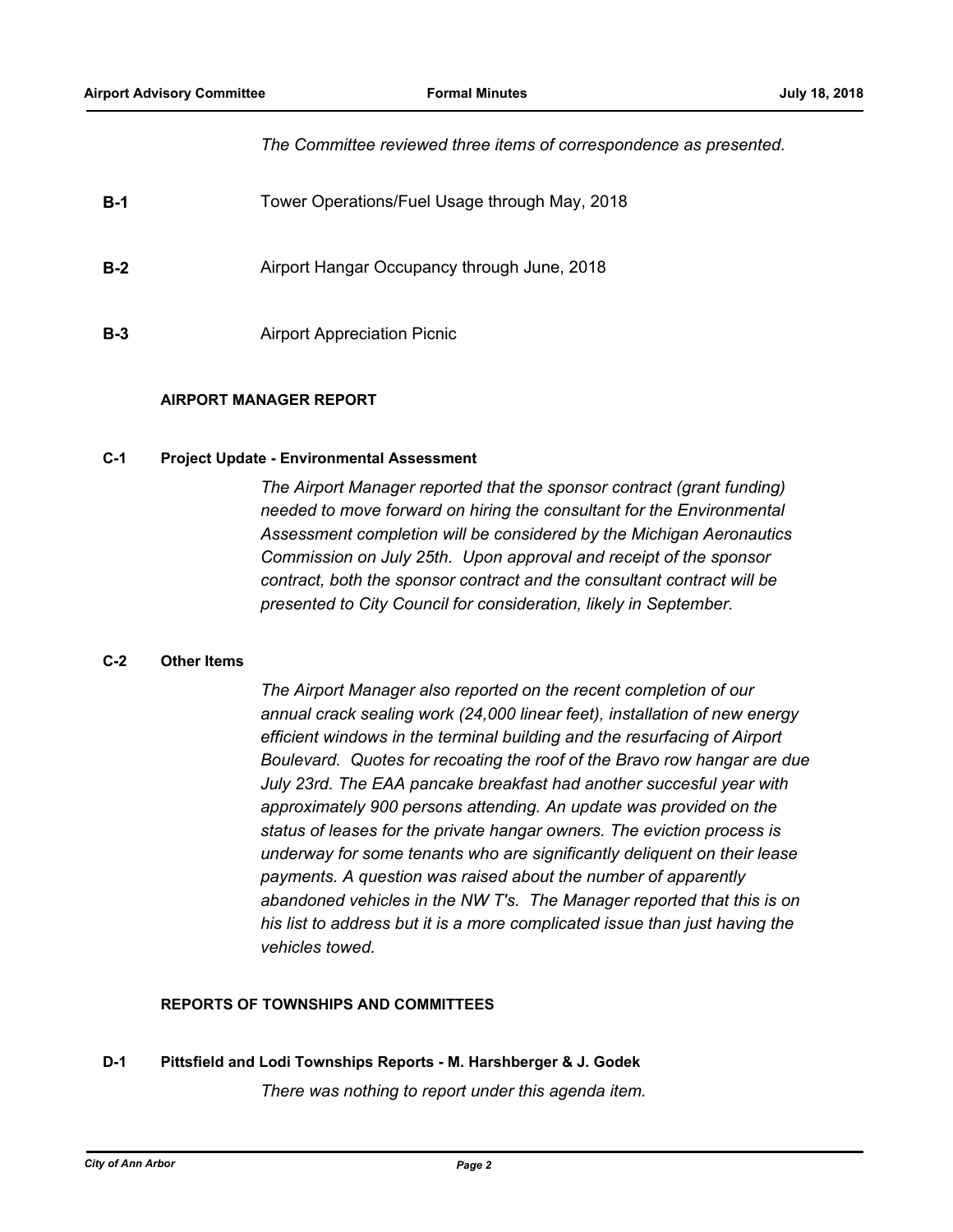#### **D-2 A2GA2 Report - C. Gordon**

*There was nothing to report under this agenda item.*

#### **D-3 MI General Aviation Committee - M. Perry**

*There was nothing to report under this agenda item.*

#### **UNFINISHED BUSINESS**

#### **E-1** Terminal Improvements

*Three conceptual drawings of the landscaping plan for the area between the terminal building and the ramp were reviewed. After significant discussion, the Committee preferred drawing L-2 with some proposed suggestions for the landscape architect to consider. These included the need for irrigation, keeping the benches in the shade as proposed, consideration of heated concrete/hard surface and surface level lighting (blue) to accentuate the feel of the walk as a runway. The Manager will share feedback with the landscape architect and continue moving forward on the project.*

#### **E-2 FBO Building - Lease Expiration**

*The upcoming lease expiration of the Aviation Center building and the transition of building ownership to the airport was discussed by the Committee. A focus of the discussion was the best future use of this building to provide the greatest benefit to the airport and our users. Another area of discussion was if the airport should own the building in the future or sell it and operate under a land lease like is currently done. The issues of control over the building for aesthetic purposes and the potential cost liability for building improvements/repairs was debated. The City will be undertaking an evaluation of the building which should help provide input for determining the own v sell issue. The Committee indicated that an aviation use is strongly preferred and trusted that the request for proposals process would provide reasonable options for consideration. Chair Farris will consider appointing a sub-committee to address issues that arise as this process moves forward.*

#### **NEW BUSINESS**

**F-1 Airport Pavement Management**